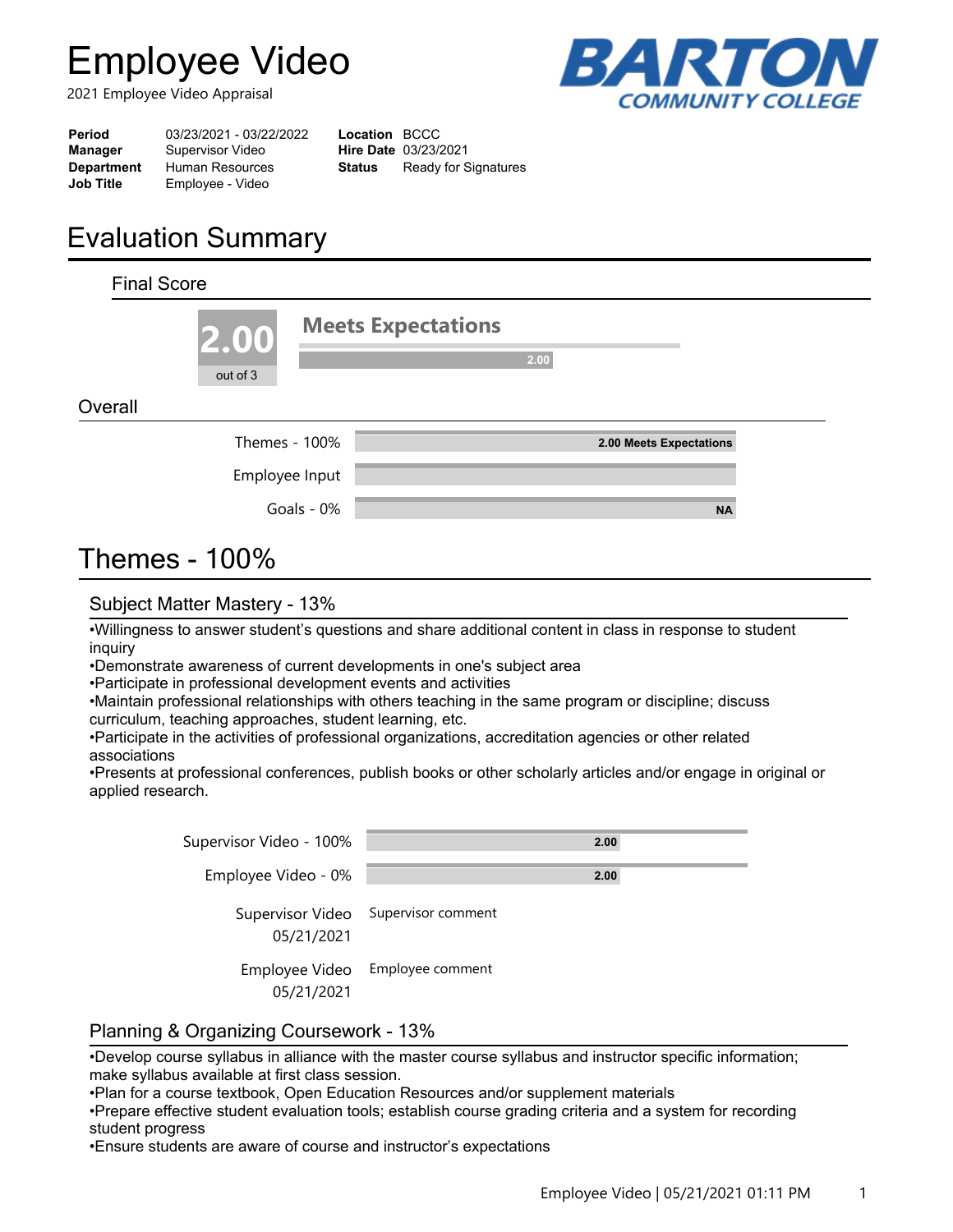•Conduct class sessions in an organized manner; start class on time

•Respond to request from the Registrar's Office; submitting rosters and grade reports by posted deadlines

| Supervisor Video - 100%      | 2.00                                |
|------------------------------|-------------------------------------|
| Employee Video - 0%          | 2.00                                |
| 05/21/2021                   | Supervisor Video Supervisor comment |
| 05/21/2021                   | Supervisor Video Supervisor comment |
| Employee Video<br>05/21/2021 | Employee comment                    |

### Professionalism and Essential Work Skills - 12%

•Exhibits a positive attitude

•Adapts to new situations/expectations and changes to routines.

•Incorporates different approaches and modifies the presentation of information in response to student interests/feedback and classroom situations

•Available and willing to assist students after class and during independent learning

•Incorporate and facilitate class activities that are innovative and engaging

•Develop new and updated course materials as needed, based on student feedback and currency of the subject area

•Utilize external resources for learning, i.e. field trips, guest speakers, etc.

•Seek opportunities for new program and/or course offerings

| Supervisor Video - 100%      | 2.00                                |
|------------------------------|-------------------------------------|
| Employee Video - 0%          | 2.00                                |
| 05/21/2021                   | Supervisor Video Supervisor comment |
| Employee Video<br>05/21/2021 | Employee comment                    |

#### Assessment of Student Learning - 12%

•Provide opportunities for feedback regularly during the course of instruction; check for student understanding of content on an ongoing basis

•Conduct a preliminary assessment to determine student learning levels

•Match course content to students based on individual student knowledge level and learning abilities •Utilize a variety of methods (e.g., examinations, graded homework, informal progress reviews) by which

students and instructor measure a student progress

•Design courses and assessment activities mindful of integrity outcomes

•Respond to students in a manner that does not humiliate and enhances student's self-esteem

•Clearly delineates students' responsibilities for learning as well as the instructor's responsibility for teaching and evaluating

| Supervisor Video - 100% | 2.00                                |
|-------------------------|-------------------------------------|
| Employee Video - 0%     | 2.00                                |
| 05/21/2021              | Supervisor Video Supervisor comment |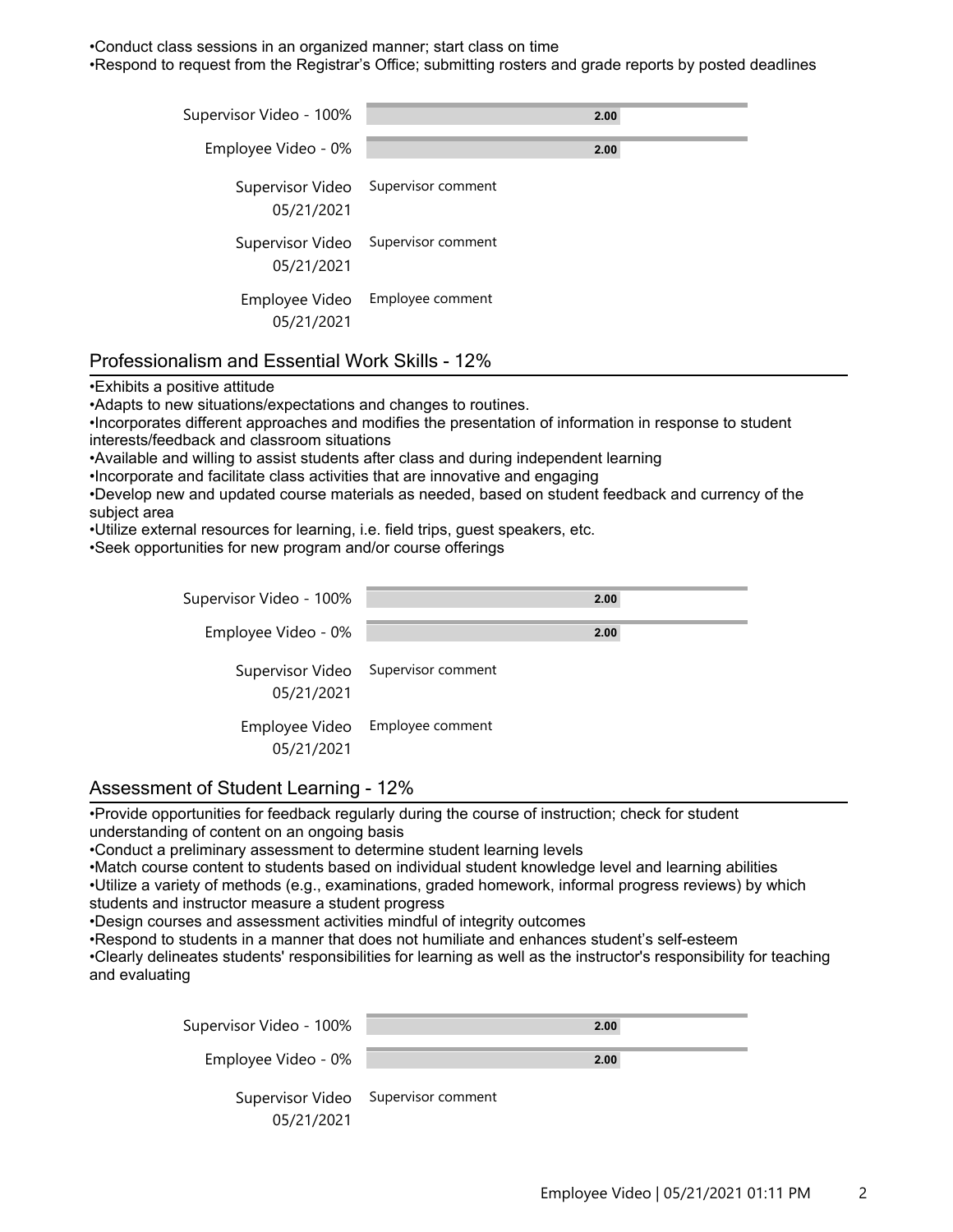### Coordination, Leadership & Management - 12%

- Provide instructional leadership and coordination with emphasis on student learning, instructional excellence, and curricular innovation.
- Assist in the development of instructional reviews.
- Assist in the development of class schedules.
- Participate in grant activities.
- Assist in the development and management of a program budget.
- Advise students.
- Establish and sustain partnerships.
- Promote program and participate in recruitment activities.
- Coordinate equipment and supply needs.
- Prepare required reports associated with program operations.

• Aids in the application, interview, and selection processes of adjunct faculty members; mentor adjunct faculty members.

• Facilitate advisory board.

| Supervisor Video - 100% | 2.00                                |
|-------------------------|-------------------------------------|
| Employee Video - 0%     | 2.00                                |
| 05/21/2021              | Supervisor Video Supervisor comment |
| 05/21/2021              | Employee Video Employee comment     |

### Teaching and Facilitation of Learning - 13%

•Utilizes appropriate verbal skills (e.g., volume, tone, inflection)

•Demonstrate enthusiasm about course content and the learning process

•Displays tolerance for error when students are learning new material

•Incorporate positive reinforcements to reward learning and attempts at learning

- •Integrates learning aids as appropriate to enhance the delivery of information
- •Promotes critical thinking

•Manages learning environment and maintains composure at times of disruptions (technology difficulties, student behavior issues and other unexpected circumstances).

| Supervisor Video - 100%        | 2.00               |
|--------------------------------|--------------------|
| Employee Video - 0%            | 2.00               |
| Supervisor Video<br>05/21/2021 | Supervisor comment |
| Employee Video<br>05/21/2021   | Employee comment   |

#### Knowledge of Learning- Preparation - 13%

•Package content and incorporate assessment activities to most appropriately enhance learning

•Utilize multiple instructional techniques to address course competencies and varied student learning styles •Structure and sequence course content to reflect application of information in career and life environments. •Maintain an awareness of course pre-requisites and advanced coursework to minimize overlap and achieve maximum course integration

•Suggest/develop curriculum changes to integrate course more effectively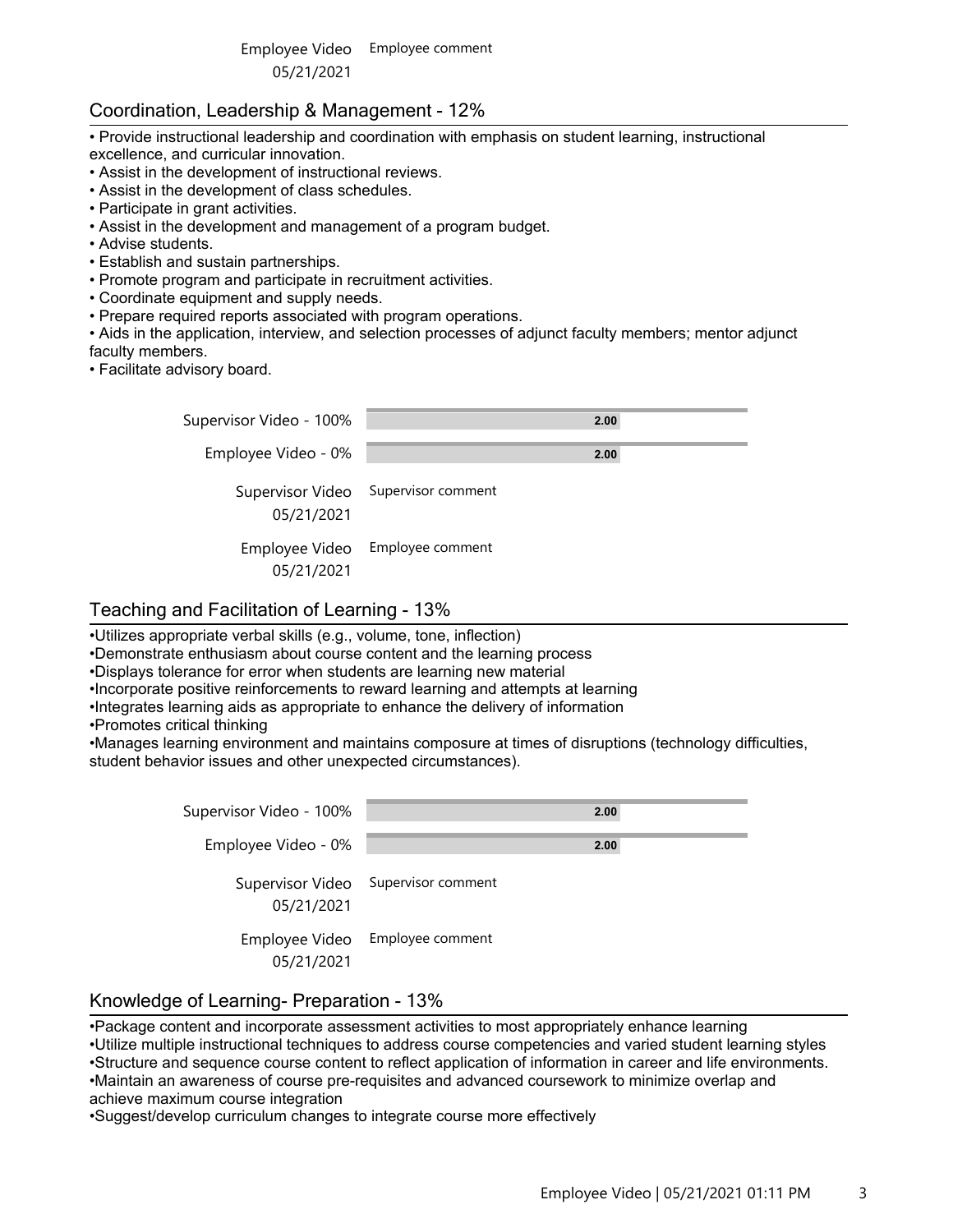| Supervisor Video - 100%      | 2.00                                |
|------------------------------|-------------------------------------|
| Employee Video - 0%          | 2.00                                |
| 05/21/2021                   | Supervisor Video Supervisor comment |
| Employee Video<br>05/21/2021 | Employee comment                    |

### Participation and Involvement - 12%

•Participates in college, division and faculty meetings

•Participate in committees, councils and/or specialty workgroups

•Participates in strategic planning

•Exhibits leadership through involvement in projects and processes related and unrelated to functional responsibilities

•Participates in college and community events and activities

| Supervisor Video - 100% | 2.00                                |
|-------------------------|-------------------------------------|
| Employee Video - 0%     | 2.00                                |
| 05/21/2021              | Supervisor Video Supervisor comment |
| 05/21/2021              | Employee Video Employee comment     |

### Employee Input

#### 1.

What is one thing you have learned this past year associated with your service as a faculty member?

Supervisor Video Supervisor comment 05/21/2021 Employee Video Employee Response

05/21/2021

### 2.

What strategies can you implement to achieve excellence in teaching and promote student learning?

Supervisor Video Supervisor comment 05/21/2021 Employee Video Employee Response

05/21/2021

### Goals - 0%

Goal 2 - 50% | 20% Complete

Goal detail

Supervisor Video - 100% **2.00**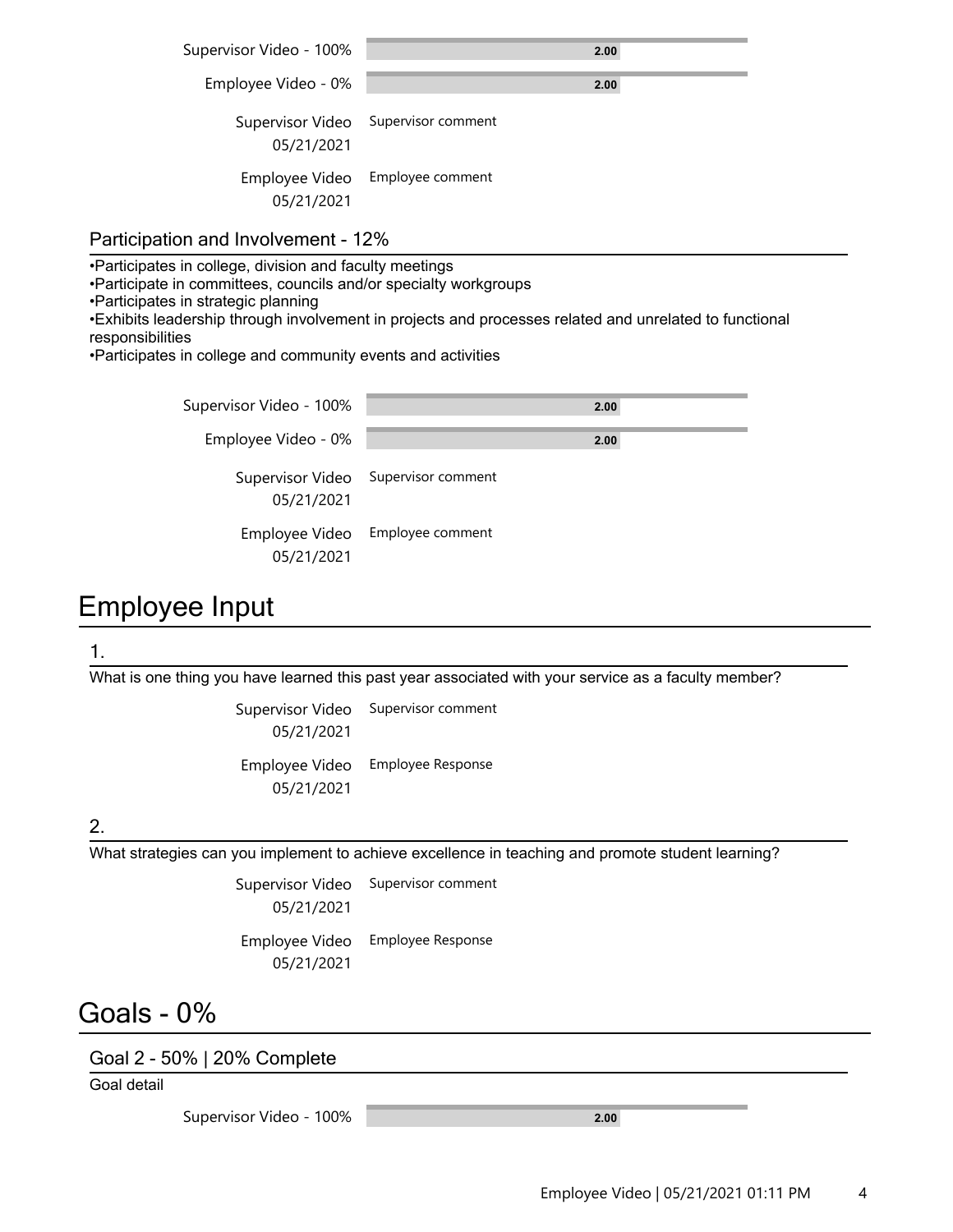| Employee Video - 0% |  |
|---------------------|--|
|                     |  |

Supervisor Video Supervisor comment 05/21/2021

Employee Video Employee comment 05/21/2021

### Goal 1 - 50% | 10% Complete

### Goal detail

| Supervisor Video - 100%      |                                     | 2.00 |  |
|------------------------------|-------------------------------------|------|--|
| Employee Video - 0%          |                                     | 2.00 |  |
| 05/21/2021                   | Supervisor Video Supervisor comment |      |  |
| Employee Video<br>05/21/2021 | Employee comment                    |      |  |

### Future Goals - 0%

### Future Goal - 100% | 0% Complete

Goal detail

Supervisor Video Supervisor comment 05/21/2021

# Approval

#### **Approver Video** Approver comments

Approved: 05/21/2021 Routed: 12:59 PM 05/21/2021 12:56 PM